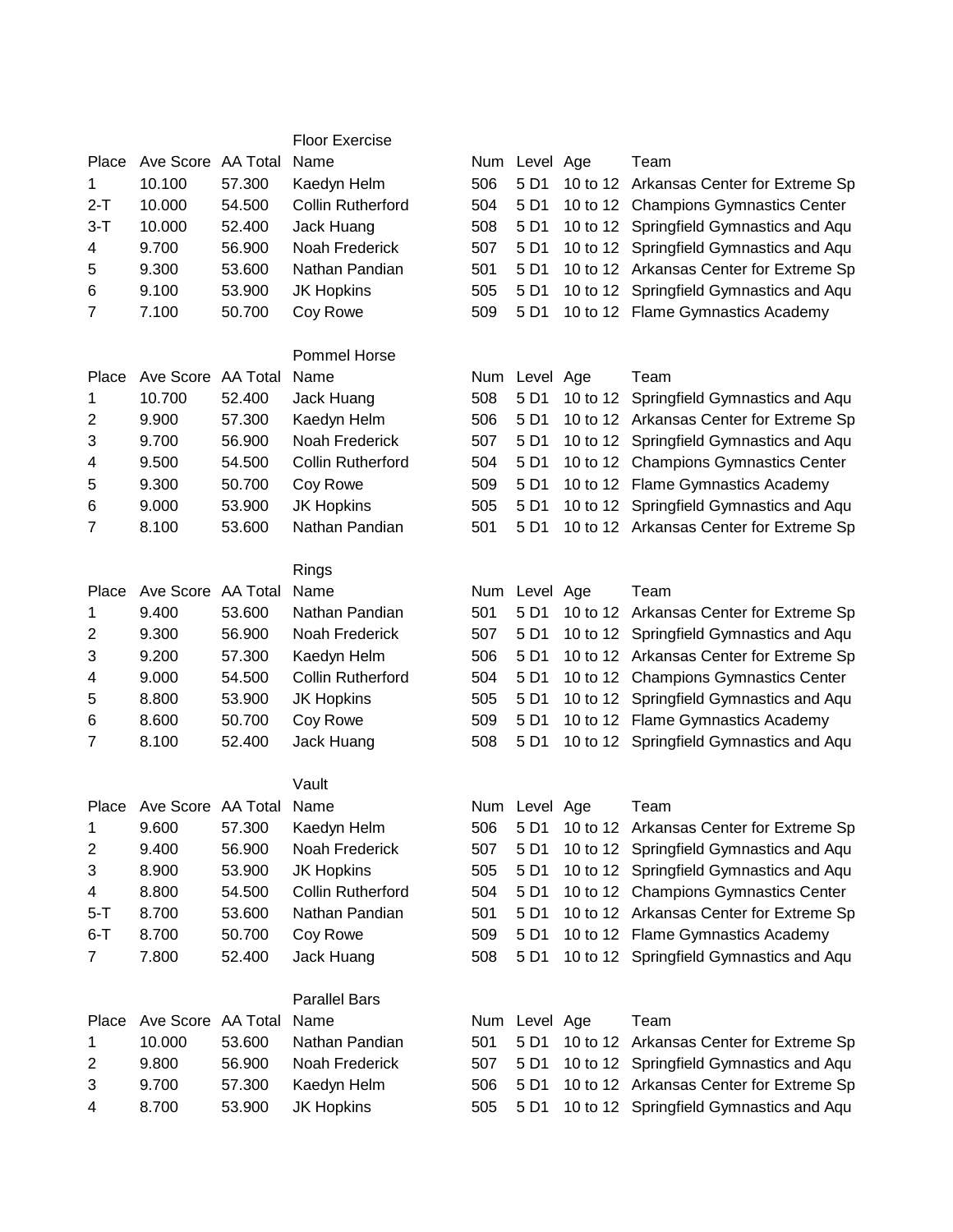| $5 - T$        | 8.000              | 54.500 | <b>Collin Rutherford</b> | 504 | 5 D1          |          | 10 to 12 Champions Gymnastics Center    |
|----------------|--------------------|--------|--------------------------|-----|---------------|----------|-----------------------------------------|
| $6-T$          | 8.000              | 50.700 | Coy Rowe                 | 509 | 5 D1          |          | 10 to 12 Flame Gymnastics Academy       |
| $\overline{7}$ | 7.500              | 52.400 | Jack Huang               | 508 | 5 D1          |          | 10 to 12 Springfield Gymnastics and Aqu |
|                |                    |        |                          |     |               |          |                                         |
|                |                    |        | High Bar                 |     |               |          |                                         |
| Place          | Ave Score AA Total |        | Name                     | Num | Level Age     |          | Team                                    |
| 1              | 9.400              | 53.900 | <b>JK Hopkins</b>        | 505 | 5 D1          | 10 to 12 | Springfield Gymnastics and Aqu          |
| $\overline{2}$ | 9.200              | 54.500 | <b>Collin Rutherford</b> | 504 | 5 D1          |          | 10 to 12 Champions Gymnastics Center    |
| $3 - T$        | 9.000              | 56.900 | Noah Frederick           | 507 | 5 D1          |          | 10 to 12 Springfield Gymnastics and Aqu |
| $4 - T$        | 9.000              | 50.700 | Coy Rowe                 | 509 | 5 D1          |          | 10 to 12 Flame Gymnastics Academy       |
| 5              | 8.800              | 57.300 | Kaedyn Helm              | 506 | 5 D1          |          | 10 to 12 Arkansas Center for Extreme Sp |
| 6              | 8.300              | 52.400 | Jack Huang               | 508 | 5 D1          |          | 10 to 12 Springfield Gymnastics and Aqu |
| 7              | 8.100              | 53.600 | Nathan Pandian           | 501 | 5 D1          |          | 10 to 12 Arkansas Center for Extreme Sp |
|                |                    |        | All Around               |     |               |          |                                         |
| Place          | AA Total           | Hi Sc  | Name                     |     | Num Level Age |          | Team                                    |
| 1              | 57.300             | 10.100 | Kaedyn Helm              | 506 | 5 D1          | 10 to 12 | Arkansas Center for Extreme Sp          |
| $\overline{2}$ | 56.900             | 9.800  | Noah Frederick           | 507 | 5 D1          |          | 10 to 12 Springfield Gymnastics and Aqu |
| 3              | 54.500             | 10.000 | <b>Collin Rutherford</b> | 504 | 5 D1          | 10 to 12 | <b>Champions Gymnastics Center</b>      |
| 4              | 53.900             | 9.400  | JK Hopkins               | 505 | 5 D1          | 10 to 12 | Springfield Gymnastics and Aqu          |
| 5              | 53.600             | 10.000 | Nathan Pandian           | 501 | 5 D1          |          | 10 to 12 Arkansas Center for Extreme Sp |
| 6              | 52.400             | 10.700 | Jack Huang               | 508 | 5 D1          |          | 10 to 12 Springfield Gymnastics and Aqu |
| 7              | 50.700             | 9.300  | Coy Rowe                 | 509 | 5 D1          |          | 10 to 12 Flame Gymnastics Academy       |
|                |                    |        |                          |     |               |          |                                         |